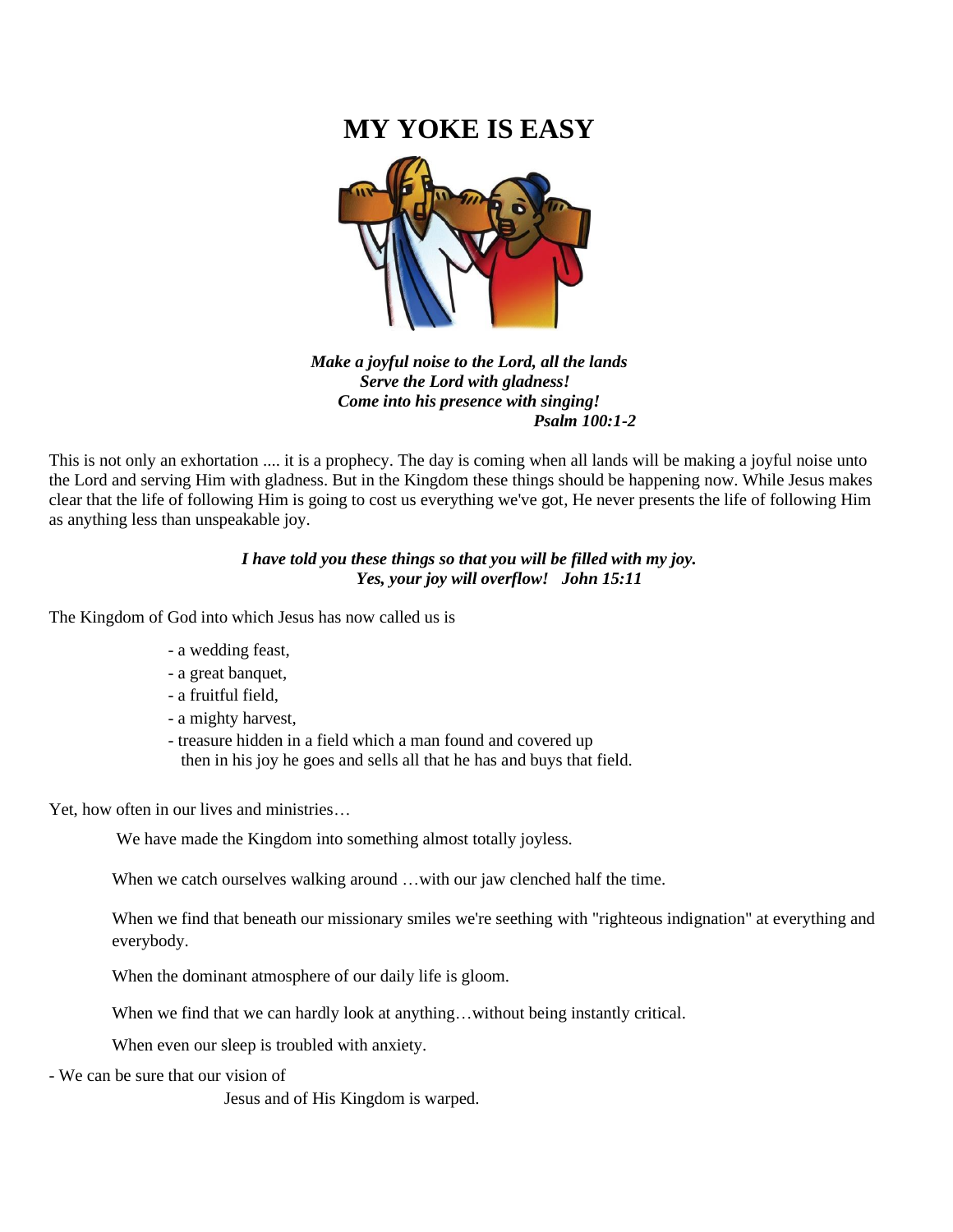*"Come to me, all you who labor and are heavily burdened, and I will give you rest. Take my yoke upon you, and learn from me, for I am gentle and humble in heart; and you will find rest for your souls. For my yoke is easy, and my burden is light."*

*Matthew 11:28-30*

He promises we will find rest in Him...

that His yoke is easy, and His burden is light.

So, if we have no rest, and if our walk with Him is such

a chore… a heaviness… a weariness… a depressing gloom-yielding thing,

Something is wrong!

*He said, "God's Kingdom is as if a man should cast seed on the earth, and should sleep and rise night and day, and the seed should spring up and grow, he doesn't know how. For the earth bears fruit: first the blade, then the ear, then the full grain in the ear. But when the fruit is ripe, immediately he puts in the sickle, because the harvest has come."*

*Mark 4:26-29*

The man in this parable does only two things –

-- he scatters the seed,

-- he harvests the grain.

He does not make the seed grow. He doesn't even know how it grows. It grows by itself. First the blade, then the ear, then the full grain in the ear.

If the man understands this, *his labor is a joy.* But…

If the man presumes to take upon himself the matter of making the seed grow, he will make himself a spiritual wreck.

And if he produces any results by his efforts… they will be demonic.

--All our frustration

--All our joylessness,

--All the spiritual monstrosities we produce out of our feverish efforts come from the presumptuous sin of tampering with the seed which is meant to sprout and grow (we know-not how), by God's grace.

#### *Unless the Lord builds the house, the builders labor in vain. Unless the Lord watches over the city, the guards stand watch in vain. Psalm 127:1*

We call it "Christian work", but...

- our thinking,
- our attitudes,
- our way of doing things,
- our slovenly neglected prayer life

… gives every evidence that we have pushed God out of the center of this Christian thing we're doing

#### **and put ourselves there**.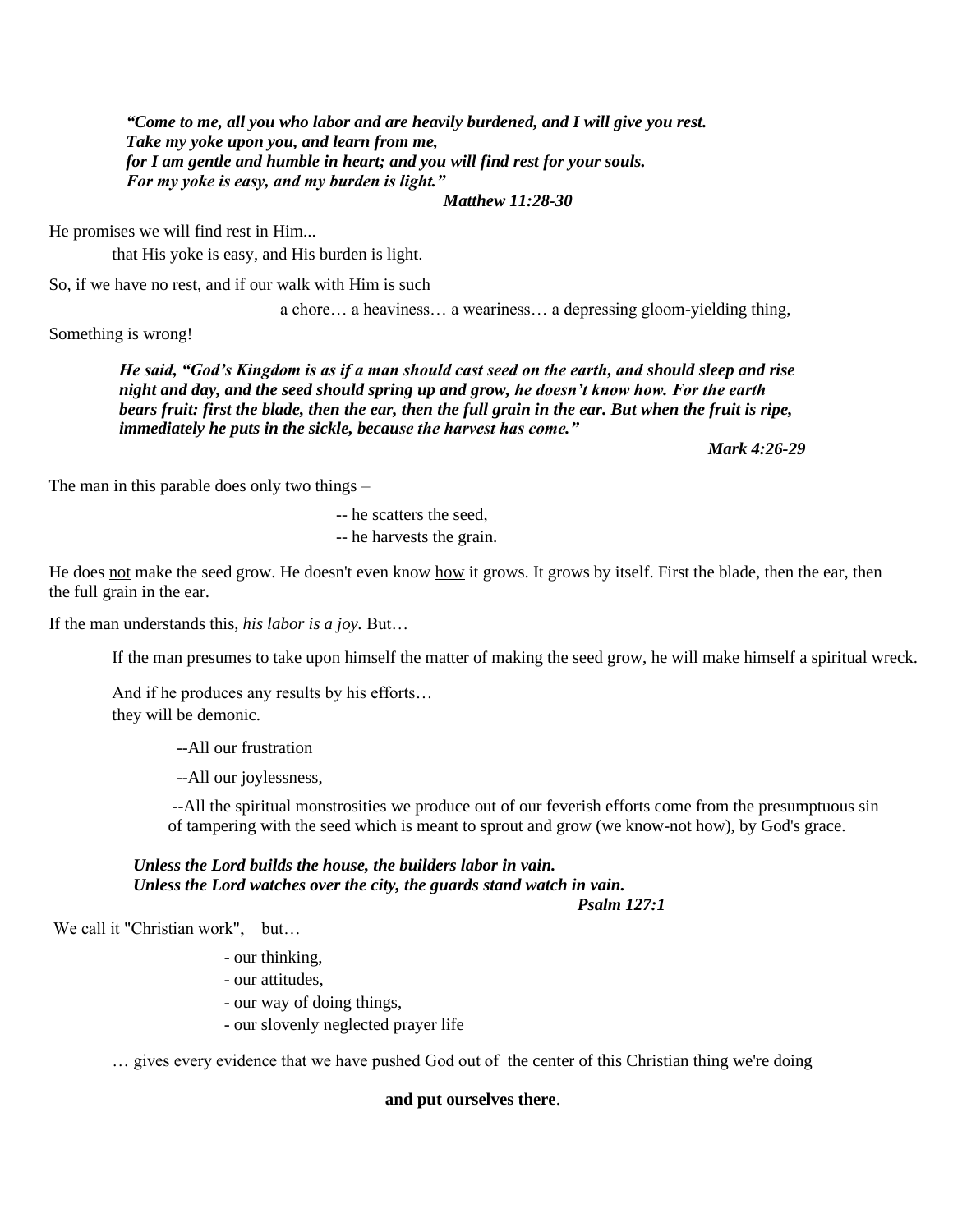We may think we're under the yoke with Christ but we're under a strange yoke of our own

### **... no wonder it's so heavy**.

Some of us are continuously depressed because we're limping under a cast iron yoke called, "I don't know how I'll ever make it." "The world is filled with so many devils. There are so many temptations and I'm so undisciplined."

We think we're being humble when we talk like that. But underneath our humility is the presumptuous sin, thinking our survival depends entirely on us

… our will power… our cleverness.

Where is your vision of the Shepherd who promised to keep you in His hand? And some of us are such wet blankets because we're staggering under the concrete yoke called, "I'm the only one left."

# *"They've forsaken thy covenant, thrown down thine altars…slain the prophets with the sword, and I alone am left."*

..."Where would God be if He didn't have me?...

- That's a heavy yoke.
- That's enough to make anyone gloomy.

What a burden to be the only true disciple left!

And beneath your teeth-gritting total commitment is the presumptuous sin of thinking that...

**…** *it all depends on you.*

*Praise the Lord. How good it is to sing praises to our God, how pleasant and fitting to praise him! The Lord builds up Jerusalem; he gathers the exiles of Israel. He heals the brokenhearted and binds up their wounds.*

*He determines the number of the stars and calls them each by name. Great is our Lord and mighty in power; his understanding has no limit. The Lord sustains the humble but casts the wicked to the ground. Sing to the Lord with grateful praise, make music to our God on the harp. Psalm 147:1-7*

God's Kingdom is God's Kingdom,

- He rules it;
- He takes initiative.
- He builds up Jerusalem.
- He revives His church.
- He purifies His people.
- He gathers the outcasts of Israel.
- He heals the broken in heart and binds up their wounds,

**…. for He alone is Lord**.

*"Be still, and know that I am God. I will be exalted among the nations. I will be exalted in the earth.".*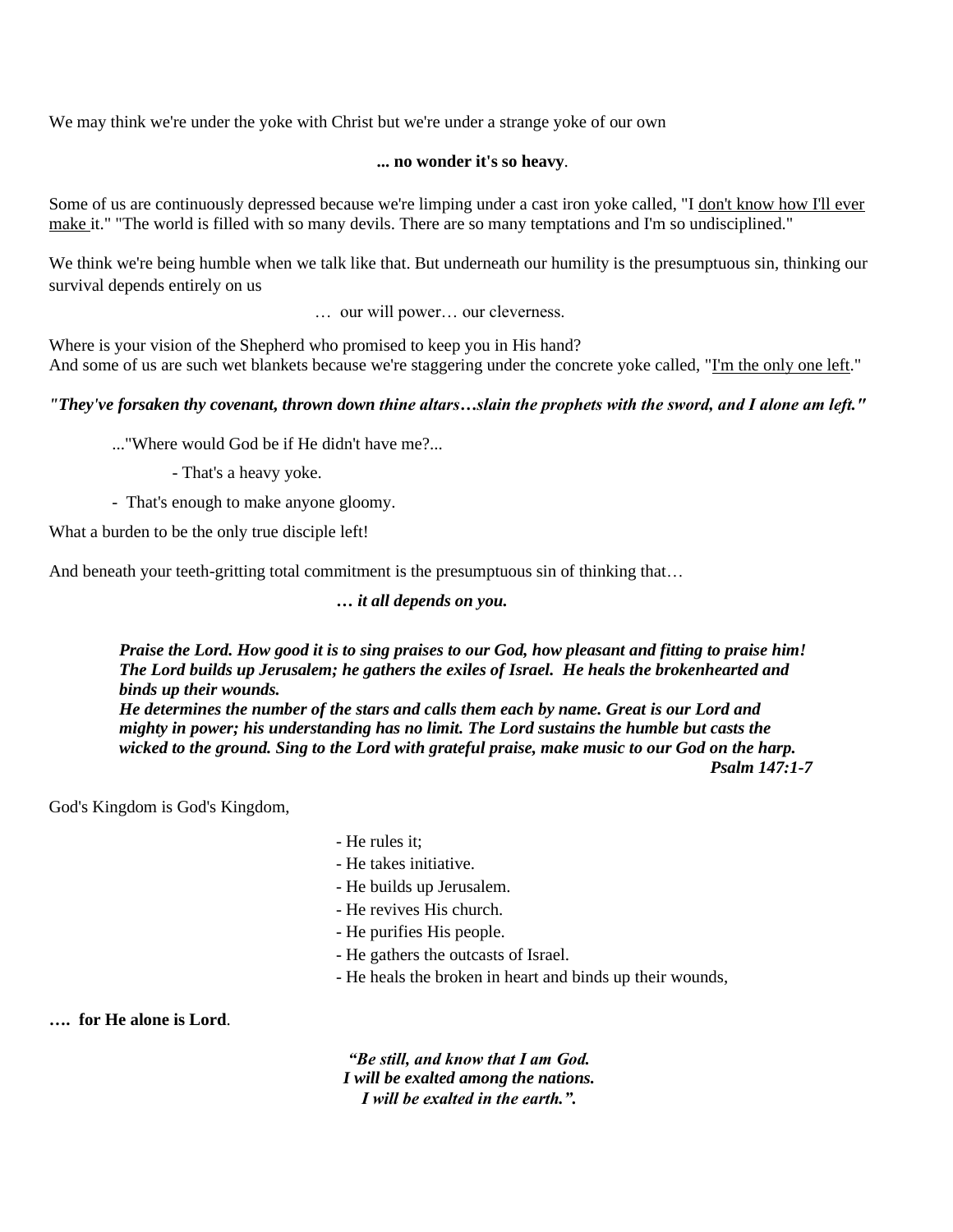God's Kingdom is in our midst, by His mercy.

And that Kingdom, like a stone cut out of a mountain without hands which grows until it fills the whole earth, is now at work, growing, fulfilling its purpose, with us or without us.

If we don't cooperate God raises up a people who will.

There is no way we or any man or any devil can keep it from coming.

Our part is not to make the Kingdom come.

The Kingdom is coming with us or without us.

## *For the earth bears fruit: first the blade, then the ear, then the full grain in the ear*

The gospel will be preached in China. The word will spread across India like a fire. Africa will be saturated with the word of God's mercy. And even America, with all its cheap gospels, will hear a clarion call to repentance. All this and much more is in the offing.

Our part is simply to fit into this glorious thing which God is even now doing

-- exactly where He wants to fit us.

We are given the high privilege of being part of all this if we will lay aside our heavy, somber, gloomy, self important yoke (where we're in charge)

… and get under the yoke of Christ which is so much easier, (because He's in charge, and not we)

1. His yoke is easy because under that yoke …

#### **Jesus gives us eyes to see the Kingdom of God.**

*Nobody sees the Kingdom of God until Jesus opens his eyes:*

*Turning to the disciples, he said privately, "Blessed are the eyes which see the things that you see, for I tell you that many prophets and kings desired to see the things which you see, and didn't see them, and to hear the things which you hear, and didn't hear them."*

#### *Luke 10:23-24*

The same Lord who opened the eyes of the blind and who opened the eyes of the apostles so that they could behold the glory of God's Kingdom is now doing this miracle in us. If we will but look away from ourselves and our vanities and pursue His face, He will give us light.

And in that light, we will see the finger of God moving on this earth as many a prophet and king longed to see it. And we will realize how petty and narrow and limited we were. We aren't the only ones!, Ours isn't the only fellowship. We begin to see the hand of Jesus at work in places we never dreamed...and we tremble with awe.

> *"My ears had heard of you but now my eyes have seen you. Therefore I despise myself and repent in dust and ashes." Job 42:5-6*

2. His yoke is easy because under that yoke…

#### **Jesus makes himself the door by which we enter the peace of God…**

*Not only once, but daily, continuously, until this body of death falls away and we are there for good.*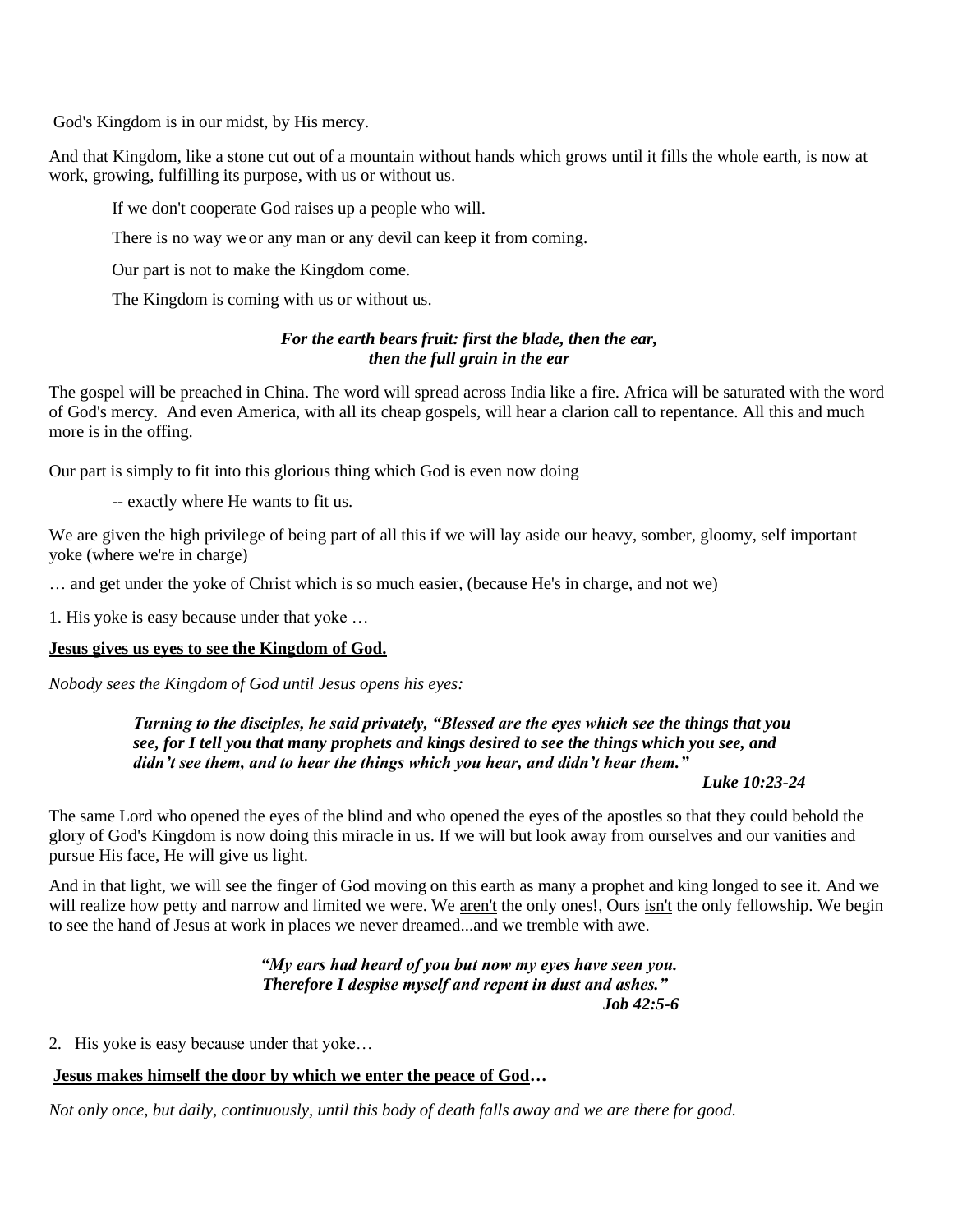*So, Jesus again said to them, "Truly, truly, I say to you, I am the door of the sheep. All who came before me are thieves and robbers; but the sheep did not heed them. I am the door; if any one enters by me, he will be saved, and will go in and out and find pasture..."* 

*John 10:7-9*

By Jesus we go in before the presence of the Father ---

- to behold His beauty,
- to drink in His peace,
- to be quickened with His life,
- to enter His rest.

Many professing Christians know all the doctrines about Jesus …. yet they haven't come to know Jesus as the *door to the presence of God*

#### **.. because they hold Him at a distance.**

This is why He says, **"Come."** 

He's saying it now.

### *"Come to me all you who labor and are heavy laden..." "If anyone thirst let him come to me and drink..." "Come....Draw near......Get close to me."*

If Jesus seems distant it's not His fault, it's yours He has [made it](http://made.it/) possible to draw near-- even if you have to walk on water you can draw [near to](about:blank) Him if you will.

But Jesus is not only the *door in*, He is also the *door out* by which we go forth from the blazing presence of God to take His mercy to the world.

3. His yoke is easy because under that yoke…

#### **Jesus gives us a place of meaningful service in His Kingdom.**

- Go into the vineyard and whatever is right I will give you.
- Don't be afraid from now on you will be catching men.
- As the Father has sent me, so send I you.
- You did not choose me, but I chose you and ordained you that you should go and bring forth fruit.

What a joy to go out there, free from the presumptuous sin of thinking it all depends on us

- ... knowing that the Lord himself is in charge
- … and that as we abide in Him and His words abide in us … miracles, absolute miracles, will flow from our lives

-wherever the Lord puts us to work.

Now we can labor in the harvest,

- free from the disease of prideful ambition… It's all His
- free from the paralyzing fear of failure

… It cannot fail!